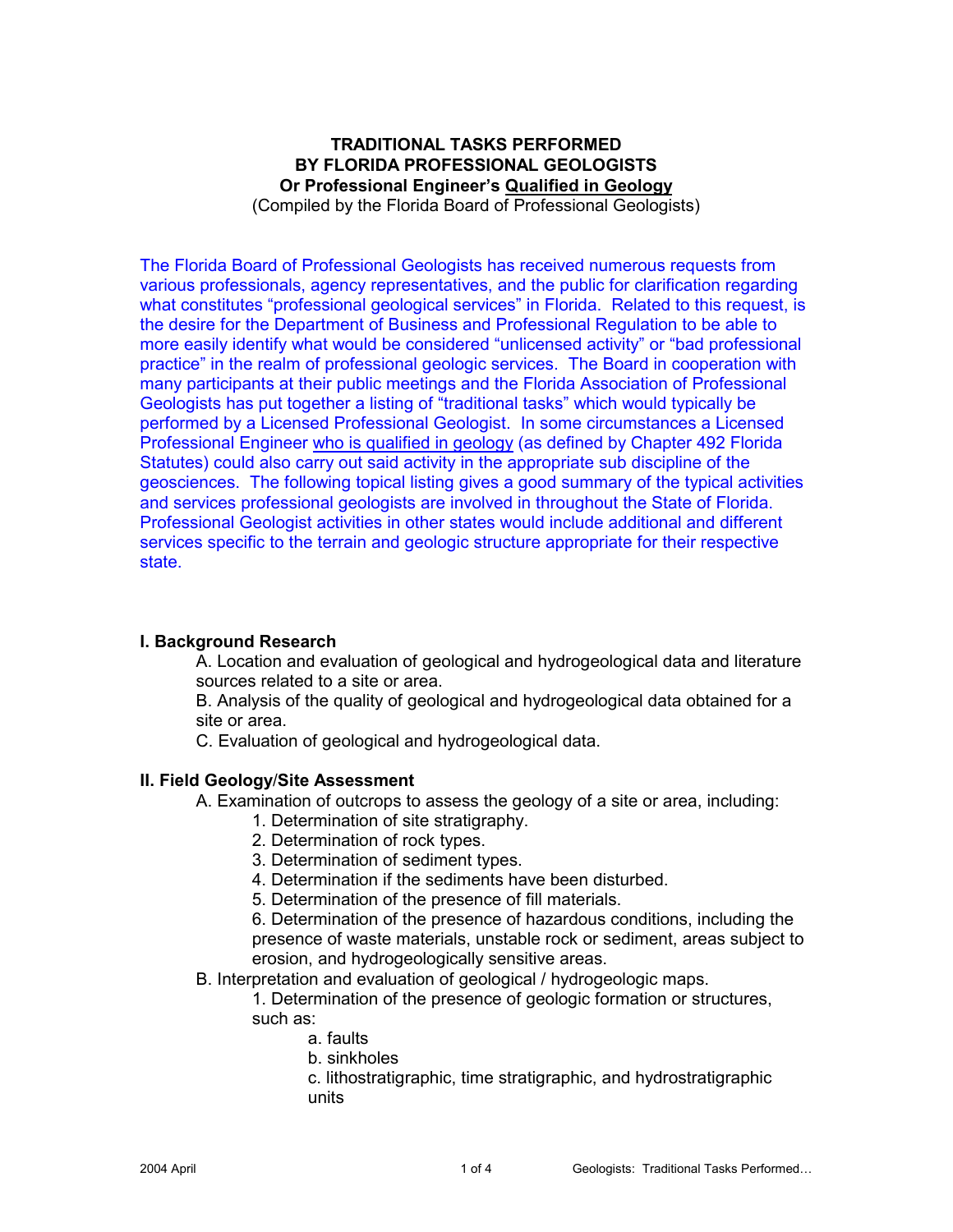- d. economic mineral deposits
- 2. Determination of the presence of aquifer units.
- 3. Assessment of surface hydrology, such as:
	- a. flood-prone areas
	- b. drainage patterns
	- c. erosion and deposition areas.
	- d. aquifer recharge areas.

C. Interpretation and evaluation of topographic maps, aerial photographs and satellite images such as:

- 1. Identification of cultural features.
- 2. Identification of photoliner features (fracture traces, joints, faults).
- 3. Identification of geological structures.
- 4. Identification of geomorphic features.
- D. Review and evaluation of maps including hydrologic maps such as:
	- 1. Determination of whether a location is within a flood plain.
	- 2. Determination of highest flood level and ordinary high water line..
- E. Conduct drilling operations
	- 1. Plan drilling program
		- a. determine types of wells monitor, exploration,

production – layout and spacing of wells and if cores or cuttings are to be taken.

- 2. Determine if cores and cuttings are to be archived with the
- Florida Geological Survey.

F. Examine rock or sediment borings, logs, and tests to assess the geology of a site or area, such as:

- 1. Determination of lithostratigraphy.
- 2. Determination of sediment types.
- 3. Determination if the sediments have been disturbed.
- 4. Determination of the presence of fill materials.

5. Determination of indicators of the presence of hazardous conditions, such as waste materials, sinkhole activity, abnormal fluid pressures, adverse water quality conditions.

6. Determination of the presence and value of mineral resources.

7. Determination of the presence (or absence) and condition of groundwater in aquifer systems.

G. Interpretation of coastal erosional and depositional patterns.

### **III. Geophysics**

A. Use of wireline geophysical instruments to evaluate hydrostratigraphic and lithostratigraphic horizons (aquifers and confining units, formations).

B. Litho- and hydrostratigraphic interpretation of wireline logs.

C. Evaluation of the characteristics of sediment and fluid within sediment using electric logs.

D. Establishment of the presence of subsurface cavities using geophysical techniques such as gravity, electrical resistivity, terrain conductivity, groundpenetrating radar, wireline logs (sonic or caliper logs).

E. Conducting and interpreting surface resistivity testing.

F. Interpretation of reflection and refraction seismic data and ground-penetrating radar.

G. Interpretation of EM data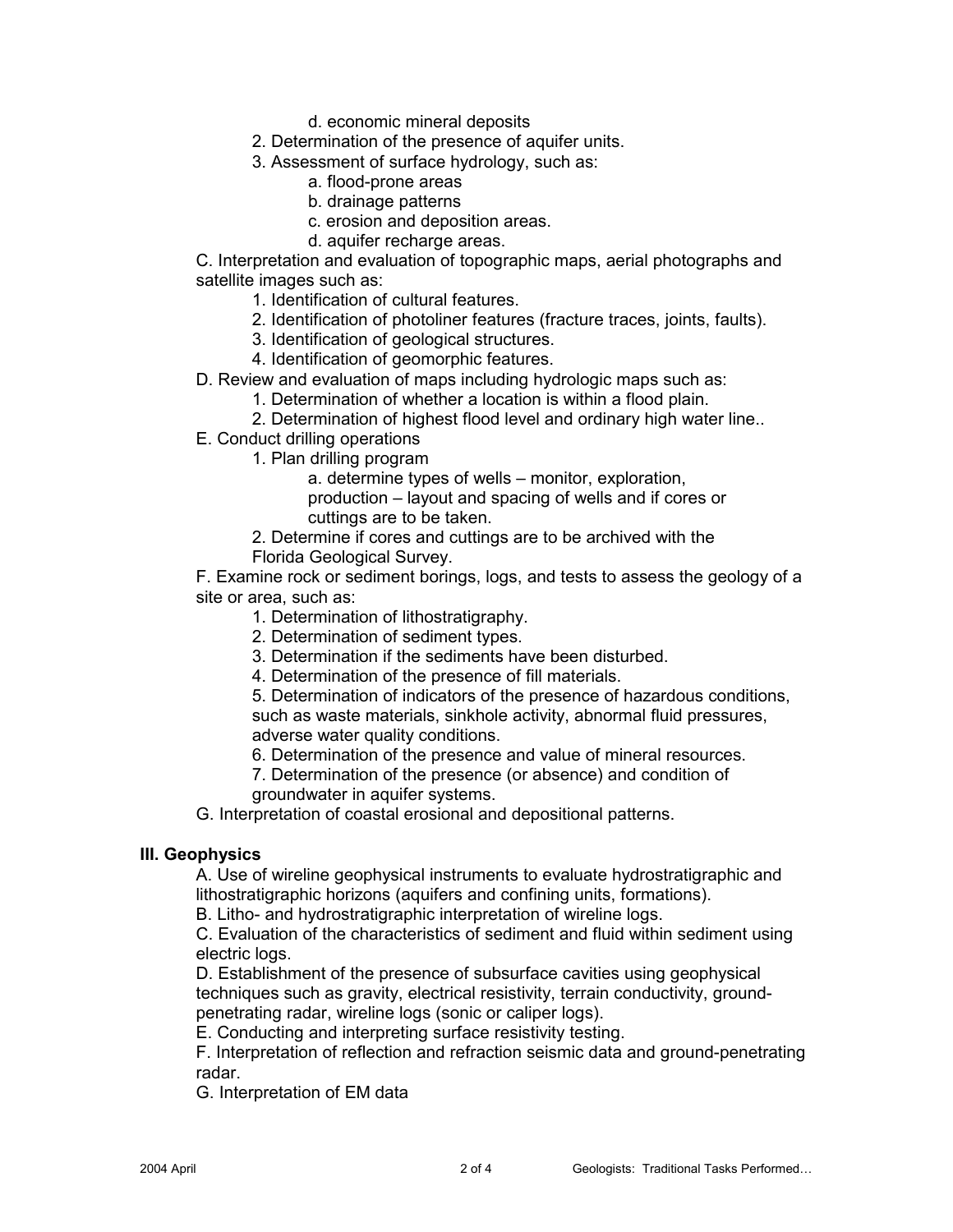H. Interpretation of video logs down wells to assess porosity, well construction/condition

### **IV. Petrology and Mineralogy**

A. Identification of minerals and rocks.

B. Determination of the composition, crystallography, texture, and fabric of minerals and rocks.

C. Determination of the uses and characteristics of minerals and rocks.

### **V. Lithostratigraphy and Hydrostratigraphy**

A. Identification of rock formation and hydrostratigraphic horizons.

B. Identification of fossils.

C. Identification of stratigraphic boundaries.

D. Correlation of stratigraphic units utilizing wireline logs, wells, cores, and/or outcrops.

E. Preparation of lithostratigraphic and hydrostratigraphic interpretations.

### **VI. Sedimentology**

A. Rock and sediment description, assessment and/or evaluation, including porosity, permeability, sedimentary structures, matrix or cement, depositional environment, texture, diagenetic changes and mineralogy of sediment or rock. B. Determination of the extent of rock or sediment bodies.

C. Determination of the homogeneity of sedimentary bodies.

### **VII. Geochemistry**

A. Assessment of the quality of water.

1. Determination of hydrochemical facies.

2. Formulation of quality assurance plans for water quality sampling and analysis.

3. Formulation of sampling plans for ground- and surface-water quality determination.

4. Determination of sorption/desorption reactions based upon aquifer mineralogy.

B. Determination of the fate of chemicals in water.

1. Definition of ground- and surface-water flow systems.

2. Assessments of the dispersion and sorptive properties of an aquifer system.

3. Assessment of the behavior of volatile organics and two-phase flow in ground- and surface water.

- 4. Development of site remediation programs.
- 5. Conduct risk assessment and risk audits.
- 6. Assessment of saltwater encroachment.

# C. Determination of geochemistry of sediments, rocks and minerals.

- 1. mineralogical analyses.
- 2. elemental analyses.

### **VIII. Economic Geology**

A. Assessment of the quantity, quality, and development potential of a mineral or water resource (resource and reserve assessments for both energy and non